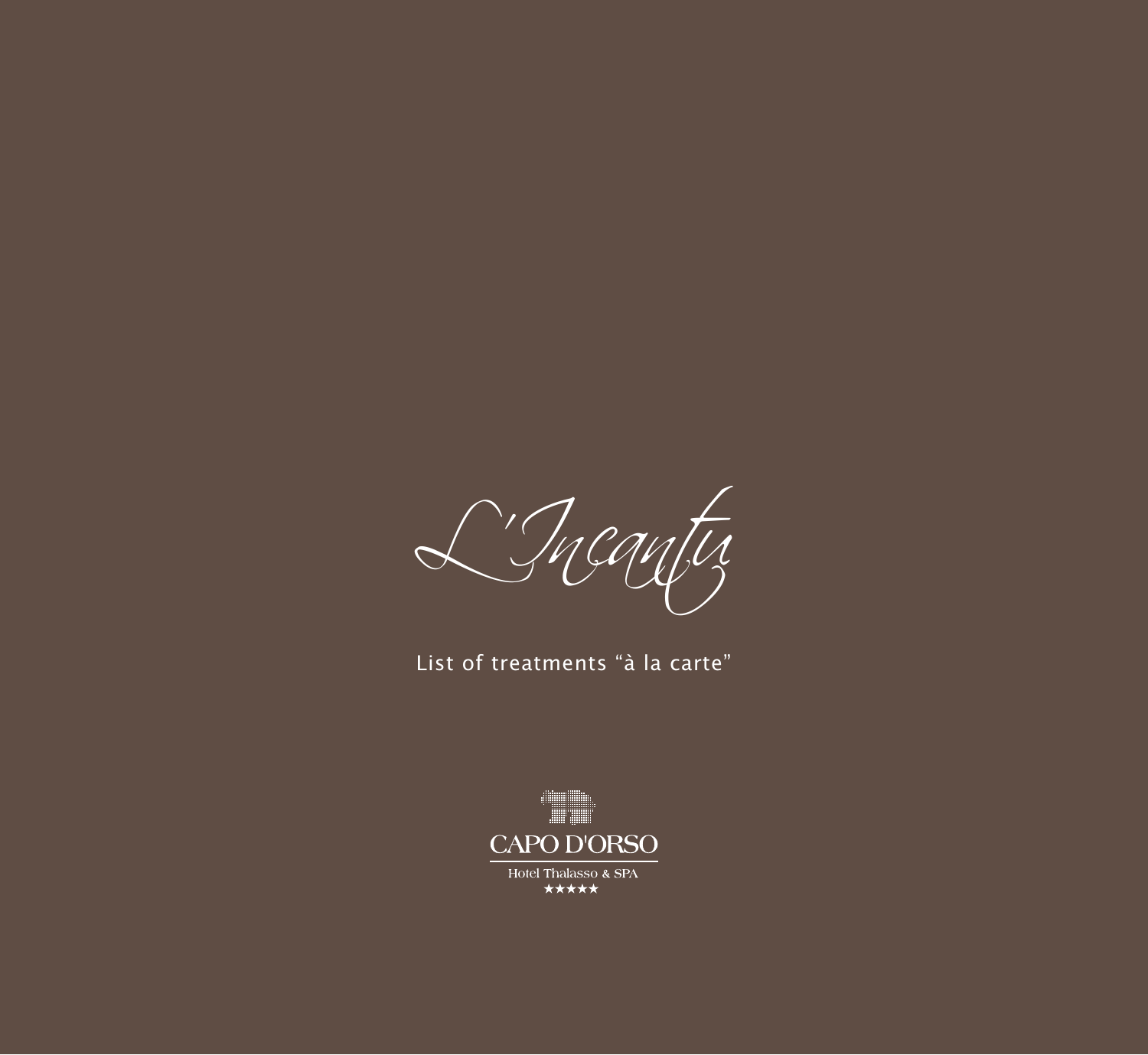### List of treatments "à la carte" Thalassotherapy & SPA Center L'Incantu

tel. +39 0789 702114 - dial from your room 126 e-mail: thalassospa.orso@delphina.it

Here is for you our collection of treatments, you will find beauty rituals drawn from the world and our Sardinian Signature treatments, specially created to feel Sardinia on your skin.

### "Thalasso and Wellness Circuit" (toning or relaxing)

min. 120 € 30

With Use of:

Outodoor heated seawater pools with different intensity submarine jets, Hammam, Relaxation Area and Tea Room for a personalised "Thalasso Circuit".

We recommend you, in first to soak yourself in the warmer pool and gradually in the other colder ones. The high temperatures enhance muscular and mental relaxation and improve vasodilator effect increasing the metabolism. In contrast, soaking in the lower temperatures, helps vasoconstriction action.

Different intensity and pressure water jets are located in various positions and heights to work on your body, from the feet to the legs, from the buttocks to the lumbar area.

Hydromassage has a therapeutic effect on rheumatism pain, and localised adiposity and in cases of venous stasis.

### "Thalasso Discovery"

An extraordinary offer to approach the wonderful marine SPA universe. This package includes:

3 Thalasso & Wellness circuits (toning or relaxing)

- 1 Relaxing Massage (25 mn) with Essential Oils of Sardinia
- 1 Hydrotherapy Treatment

€ 150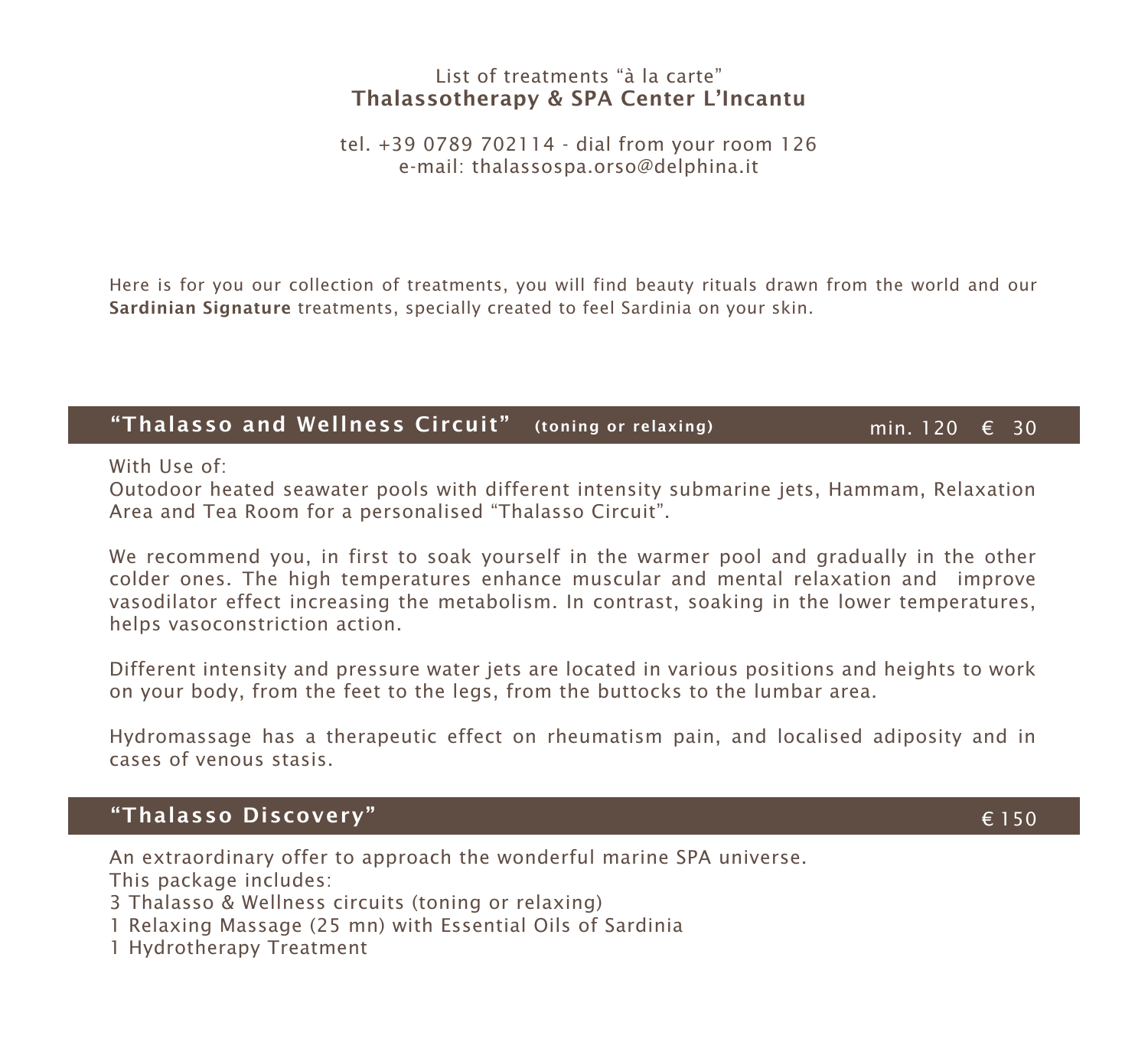# Thalassoteraphy Treatments

# *Hydromassage Baths*

| • Aromacèane Silhouette                                                                                                                          | min. 20 | €              | 50   |
|--------------------------------------------------------------------------------------------------------------------------------------------------|---------|----------------|------|
| • Aromacèane Relaxing                                                                                                                            | min. 20 | €              | 50   |
| . "Cleopatra" with precious milk                                                                                                                 | min. 20 | $\epsilon$ 50  |      |
| . Sardinian Signature: "Mirto" salt flower whirlpool and BIO myrtle gel                                                                          | min. 20 | $\epsilon$ 55  |      |
| $\blacksquare$ Thalasso Showers                                                                                                                  |         |                |      |
| • Jet Shower                                                                                                                                     | min. 15 | €              | 50   |
| • Shower under affusion                                                                                                                          | min. 15 | $\epsilon$ 45  |      |
| • Massage under affusion                                                                                                                         | min. 25 | $\epsilon$ 70  |      |
| . Scrub and massage under affusion                                                                                                               | min. 40 | $\epsilon$ 100 |      |
| ■ Body Thalasso Treatments                                                                                                                       |         |                |      |
| • Sardinian Signature: Salt scrub with typical Sardinian plants and essences                                                                     | min. 20 | $\epsilon$ 70  |      |
| . Prelude Marin: scrub with salt and sea mud - Remineralises and stimulates<br>cell renewal.                                                     | min. 50 | $\epsilon$ 95  |      |
| • Micronized algae bodywrap - detoxifying                                                                                                        | min. 20 | €              | - 70 |
| . Wrapping with Dead Sea Mud - remineralising                                                                                                    | min. 20 | $\epsilon$ 80  |      |
| • Frigithalgo - blood circulation activator                                                                                                      | min. 40 | $\epsilon$ 90  |      |
| * Aromacèane with Dead Sea mud and essential oils - tonifying                                                                                    | min. 50 | € 110          |      |
| . Pressotherapy with Gel Plasmalg - Body wrap that stimulates the blood<br>circulation and drain excess fluids in combination with pressotherapy | min. 40 | $\epsilon$ 75  |      |

## Face Treatments

| • Rituel de Pureté - Deep facial cleansing<br>• Silicon and hyaluronic acid - uplifting<br>. Hyalu-Procollagene - early wrinkles, illuminating<br>• Sardinian Signature: Cannonau Grape "Elixir of Youth" - Anti-Ageing<br>• Sardinian Signature: "Corbezzolo" - Deep hydration<br>• Aux cinq fleur - Thanks to the digital pressure of specific points and the combination of five<br>tropical flowers (Gardenia, Hibiscus, Frangipani, Ylang-Ylang and Lotus), it purifies, illuminates | min. 55<br>min. 70<br>min. 50<br>min. 55<br>min. 50<br>min. 55 € 95 | € 90<br>€ 130<br>€ 100<br>€ 100<br>€ 100 |
|-------------------------------------------------------------------------------------------------------------------------------------------------------------------------------------------------------------------------------------------------------------------------------------------------------------------------------------------------------------------------------------------------------------------------------------------------------------------------------------------|---------------------------------------------------------------------|------------------------------------------|
| and firms the skin face.<br>• Cold Marine - Nourishing<br>* Source Marine - Illuminating<br>* Aquarelle - Rebalancing<br>• Ocèan Man - Regenerating treatment with vital blue algae                                                                                                                                                                                                                                                                                                       | min. 55<br>min. 55<br>min. 55<br>min. 55                            | € 95<br>€ 95<br>€<br>- 90<br>€<br>- 95   |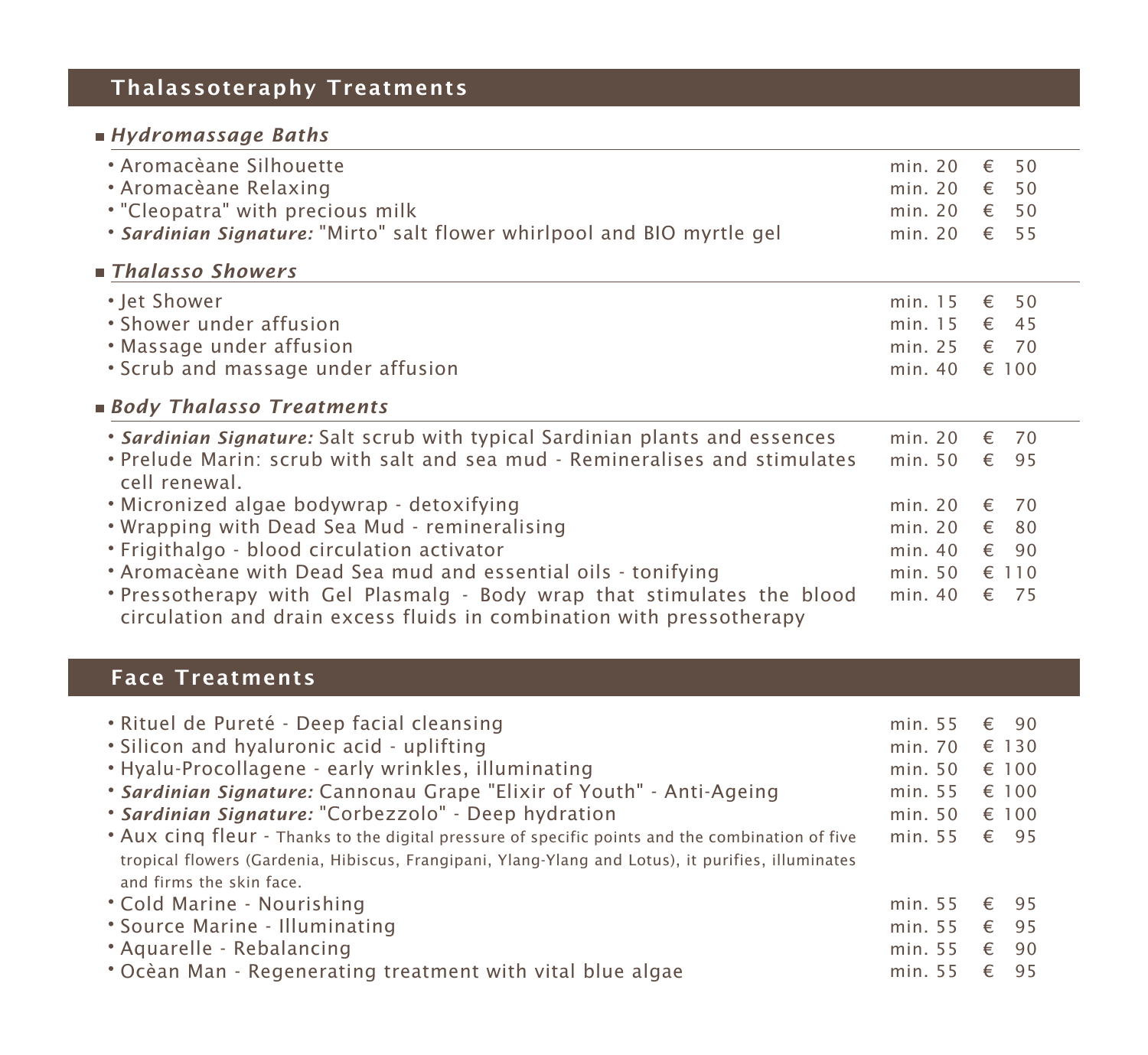# Expert Treatments

### *Body*

| . Thalgoslim - Slimming programme<br>. Body Sculp with active oxygen - Reshaping<br>. Sardinian Signature: Sunny - Soothing, moisturising treatment<br>From an ancient natural remedy handed down and jealously guarded, we find ELDERAL natural<br>100%, an active ingredient that provides relief and well-being to the skin, especially after sun<br>tanning. | min. 25<br>min.50<br>min. 20 | 90<br>€<br>$\epsilon$ 110<br>$\epsilon$ 80 |
|------------------------------------------------------------------------------------------------------------------------------------------------------------------------------------------------------------------------------------------------------------------------------------------------------------------------------------------------------------------|------------------------------|--------------------------------------------|
| • Creme de cafè                                                                                                                                                                                                                                                                                                                                                  | min. 55                      | € 110                                      |
| Thanks to the action of caffeine (draining), clay (detoxifying) and seaweed, it combines a<br>highly draining wrap with a pleasant massage.                                                                                                                                                                                                                      |                              |                                            |
| $\blacksquare$ Face                                                                                                                                                                                                                                                                                                                                              |                              |                                            |
| • Intracèuticals Oxygen Infusion<br>Thanks to concentrated oxygen, we deliver specific serums into the deeper layers of the skin,<br>nourishing the skin and stimulating the natural production of collagen, which visibly reduces<br>the appearance of fine lines and wrinkles, restoring radiance and elasticity to the skin.                                  | min.50                       | € 220                                      |
| • Prodige des Ocèans - Inexhaustible source of youth<br>An all-round treatment with regenerating power thanks to a concentrate of marine algae. It<br>works on all skin types, making it immediately more supple, moisturised and vital.                                                                                                                         | min. 85                      | € 165                                      |
| • Exception - exclusive anti-ageing method                                                                                                                                                                                                                                                                                                                       | min. 85                      | $\epsilon$ 160                             |
| * Ko Bi Do - Anti-Age                                                                                                                                                                                                                                                                                                                                            | min. 55                      | € 105                                      |
| Thanks to the manual dexterity of the Japanese "KO BI DO" ritual and the application of a mask<br>rich in opal, turquoise, pearl and diamond powder, it visibly acts on wrinkles, giving immediate<br>luminosity and tone to the tissues.                                                                                                                        | min. 80                      | € 150                                      |
| * Sardinian Signature: "Alba Cuata" - Rebalancing<br>From an ancient natural remedy handed down and jealously guarded, we find ELDERAL natural<br>100%, an active ingredient that provides relief and well-being by rebalancing the skin's natural<br>elements, an excellent soother for sensitive and fragile skin prone to couperose.                          | min.50                       | € 100                                      |

# Beauty and Body Wellness Rituals

| • Indie Sea                                                                                      |  |
|--------------------------------------------------------------------------------------------------|--|
| Ginger scrub (rebalancing), enhanced by the "Cleopatra" milk bath (moisturising) combined        |  |
| with a hot oil massage (nourishing), typical of Ayurvedic culture. It is a fantastic combination |  |
| of relaxation and aroma therapy for a wonderful sensory experience amidst the seas and           |  |
| scents of the Orient.                                                                            |  |

min. 110 € 190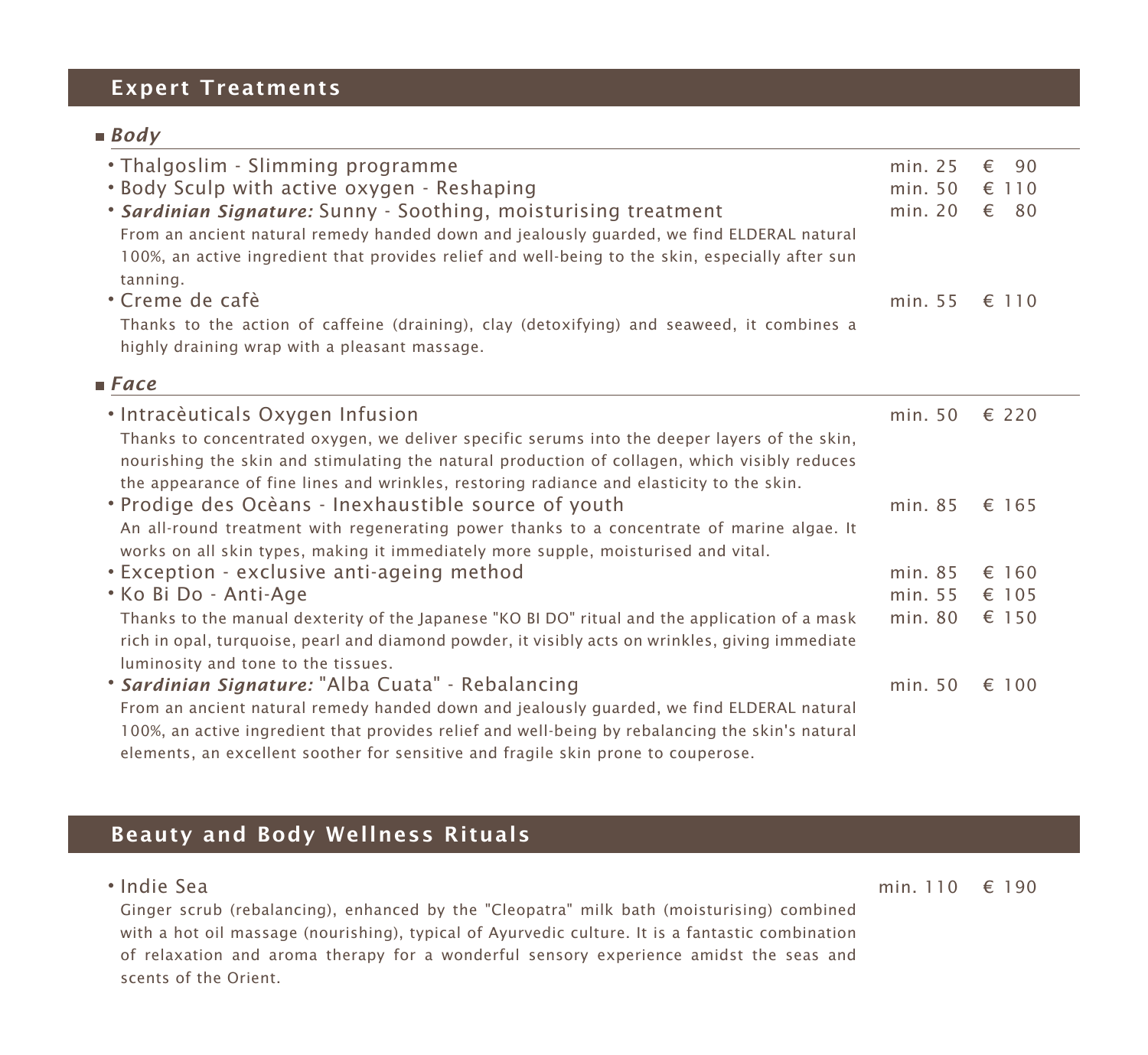| • Pacific Islands                                                                           | min. 110 | € 190         |
|---------------------------------------------------------------------------------------------|----------|---------------|
| Bora-Bora island scrub, 'water of the lagoons' hydromassage bath and monoi oil massage with |          |               |
| hot sandbags                                                                                |          |               |
| • Maghreb                                                                                   | min. 110 | € 190         |
| Black soap scrub, Rassoul wrap and oriental massage with traditional oil.                   |          |               |
| $\cdot$ Siam                                                                                | min. 85  | € 160         |
| Thai Purée de Papaye scrub and Balinese massage with tropical nut melting balsam.           |          |               |
| • Ayurvedico                                                                                |          | min. 85 € 160 |
| Aromatic spice scrub - energising and revitalising ayurvedic massage.                       |          |               |
| • Happiness for two in Sardinia<br>(p, p)                                                   | min. 85  | € 160         |
| Scrub with Sardinian salt, plants and essences combined with a Californian couple massage.  |          |               |
| • Sardinian Signature: Fragrances of Gallura BIO ritual                                     | min. 85  | € 160         |
| Aromatic scrub with salt flowers and Sardinian massage with Mediterranean oils.             |          |               |

### Massages

| • Relaxing                                                                                                                                                                                                                  | min.50  | $\epsilon$ 100 |
|-----------------------------------------------------------------------------------------------------------------------------------------------------------------------------------------------------------------------------|---------|----------------|
| • Sardinian Signature: Relaxing with essential oils from Sardinia<br>Nourishing, moisturising, aroma therapy.                                                                                                               | min. 50 | € 110          |
| . Sardinian Signature: "Health elixir" with essential oil of Sardinian grapefruit<br>A typical Sardinian endemic citrus fruit with anti-inflammatory, antioxidant, antibacterial,<br>cicatrizing and anti-stain properties. | min. 50 | € 120          |
| * Sardinian Signature:"L'Elicriso" Relaxation massage with Lentischio essential<br>oil and helichrysum cream (Nourishing and anti-ageing)                                                                                   | min.50  | $\epsilon$ 120 |
| . "Sea breeze" - Massage in the open air with a sea view.                                                                                                                                                                   | min. 50 | € 120          |
| • Polynesian                                                                                                                                                                                                                | min. 50 | $\epsilon$ 110 |
| • Ayurvedic                                                                                                                                                                                                                 | min. 50 | € 110          |
| * Hot stone                                                                                                                                                                                                                 | min. 50 | € 110          |
| $\cdot$ Thai                                                                                                                                                                                                                | min. 50 | € 110          |
| • Shiatsu                                                                                                                                                                                                                   | min. 50 | € 110          |
| * Deep tissue                                                                                                                                                                                                               | min. 50 | $\epsilon$ 120 |
| * Sporty                                                                                                                                                                                                                    | min. 50 | $\epsilon$ 120 |
| * Balinese                                                                                                                                                                                                                  | min. 50 | $\epsilon$ 110 |
| * Californian                                                                                                                                                                                                               | min. 50 | $\epsilon$ 110 |
| • Happy feet                                                                                                                                                                                                                | min. 25 | $\epsilon$ 70  |
| * Light legs                                                                                                                                                                                                                | min. 25 | $\epsilon$ 70  |

*Hair Spa (Can be added to all the above treatments)*

• Scalp massage - Scalp massage with monoi oil - restructuring oil for hair. min. 20 € 50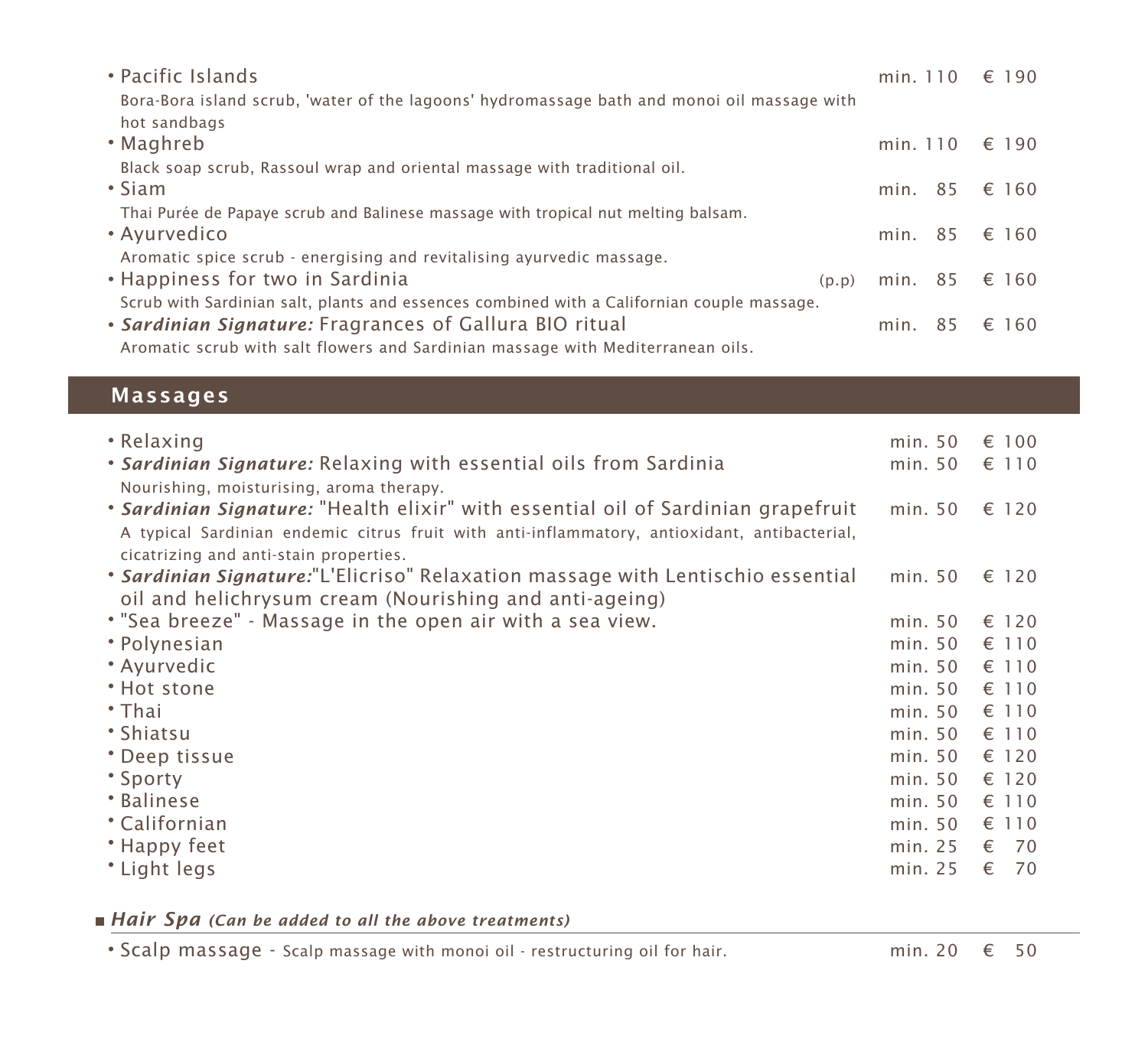# Beauty Services

### *Hand & Feet*

| • Full legs              | €<br>60   |
|--------------------------|-----------|
| Wax                      |           |
| * Spa Pedicure + Shellac | € 120     |
| • Shellac Pedicure       | € 100     |
| • Spa Pedicure           | €<br>- 90 |
| • Pedicure               | €<br>70   |
| • Spa Manicure + Shellac | € 100     |
| • Shellac Manicure       | €<br>-90  |
| • Spa Manicure           | €<br>80   |
| • Manicure               | €<br>60   |

| <b>U</b> JU JU J                              |               | C UU |
|-----------------------------------------------|---------------|------|
| • Brow (or up lip o chin)                     | $\epsilon$ 30 |      |
| • Under arm (o half arm)                      | $\epsilon$ 30 |      |
| → Bikini                                      | $\epsilon$ 30 |      |
| • Brasilian bikini (or half leg or full arms) | $\epsilon$ 45 |      |
| • Back (or chest)                             |               | - 45 |

# Training & Olistic

| <b>Personal Training / Yoga / Pilates</b>                                                                                                                                                                                            |               |  |
|--------------------------------------------------------------------------------------------------------------------------------------------------------------------------------------------------------------------------------------|---------------|--|
| • One-to-one                                                                                                                                                                                                                         | min. 50 € 100 |  |
| $\bullet$ Couple                                                                                                                                                                                                                     | min. 50 € 150 |  |
| • Class (max 6 pax)                                                                                                                                                                                                                  | min. 50 € 40  |  |
| <b>Excursion training</b> (minimum 5 pax)<br>A guided metabolic walk along the paths of Capo d'Orso. Unmissable sights to capture your<br>instagram vibes and coffee break amidst the unmistakable scents and colours of your Sardi- | min. 75 € 40  |  |

nian experience.

## Water Wellness

| $\blacksquare$ Hydrojet circuit                      |              |                    |
|------------------------------------------------------|--------------|--------------------|
| • One-to-one                                         | min. 50      | € 85               |
| • Couple                                             | min. 50      | $\epsilon$ 120     |
| • Class (max 6 pax)                                  | min. 50      | € 30               |
| <b>Acqua Relax</b> (gentle water gymnastics with PT) |              |                    |
| • One-to-one                                         | min. 50 € 85 |                    |
| • Couple                                             | min. 50      | $\epsilon$ 120     |
| • Class (max 6 pax)                                  | min. 50      | - 30<br>$\epsilon$ |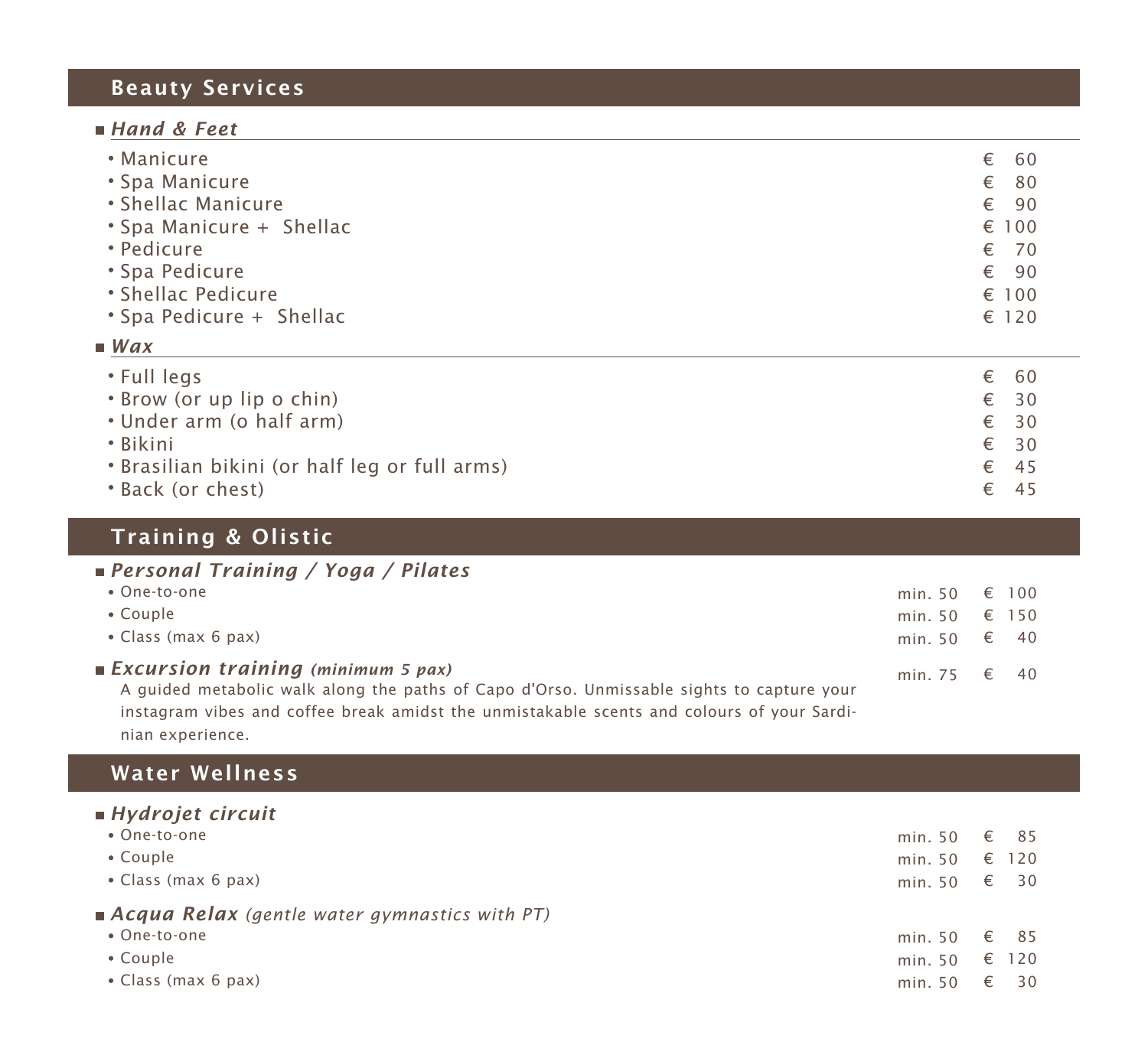#### Spa Etiquette

Delphina Thalasso & SPA Centres are relaxing and harmony places. Please respect the other Guests' privacy and their serenity: do not use mobile phones and electronic devices and please speak with a moderate tone of voice. Please do not smoke and drink alcohol. Food and drinks are not allowed (water and herbal teas are at your disposal in the Centre).

#### General Information

Access to the Wellness Centre is allowed to adults and underage persons between 14 and 18, only if accompanied by parents and with a written authorization.

"L'Incantu" Thalasso & Spa Centre's pools contain seawater warmed up at different temperatures and are equipped with jets of different for typologies and intensities, which run by pushing a button on the pools' walls.

Access to the Pools and to the Wellness Circuit is allowed only during the Centre opening hours.

We recommend you to reserve the chosen treatments at least one day in advance and to arrive to the Centre 10 minutes prior to your scheduled treatment. Being late to your appointment may shorten the duration of your treatment.

We kindly ask our Guests to store their personal belongings in the changing rooms' lockers and keep the key during the stay at the centre. However, you should deposit your valuables in the safe of your room.

#### Safety and hygiene practices

Glass bottles and glasses are not allowed in the Pool Area; for your own safety diving and running poolside is not permitted.

Please use the Hammam according to the timing and modalities recommended by our staff during the Wellness Circuit explanation (you will find the same information posted near the Hammam).

It is advisable to take a shower before using the Pools, the Hammam and before entering the treatment rooms. The use of the swimsuit and slippers is mandatory.

#### Health and Pregnancy

Delphina Thalasso and SPA Centres require an authorization about the health status and the suitability to treatments; anyway it is suggested a medical examination, also possible at the hotel (upon reservation and on payment). In all Delphina Wellness and SPA Centres we suggest specific Programmes and Treatments for the mothers-to-be (from the third month onwards).

#### Cancellation Policy

The cost of the Treatment "à la carte", which has not been cancelled within 24 hours, will be charged. If the treatment is a part of a Wellness Package, it will be cancelled.